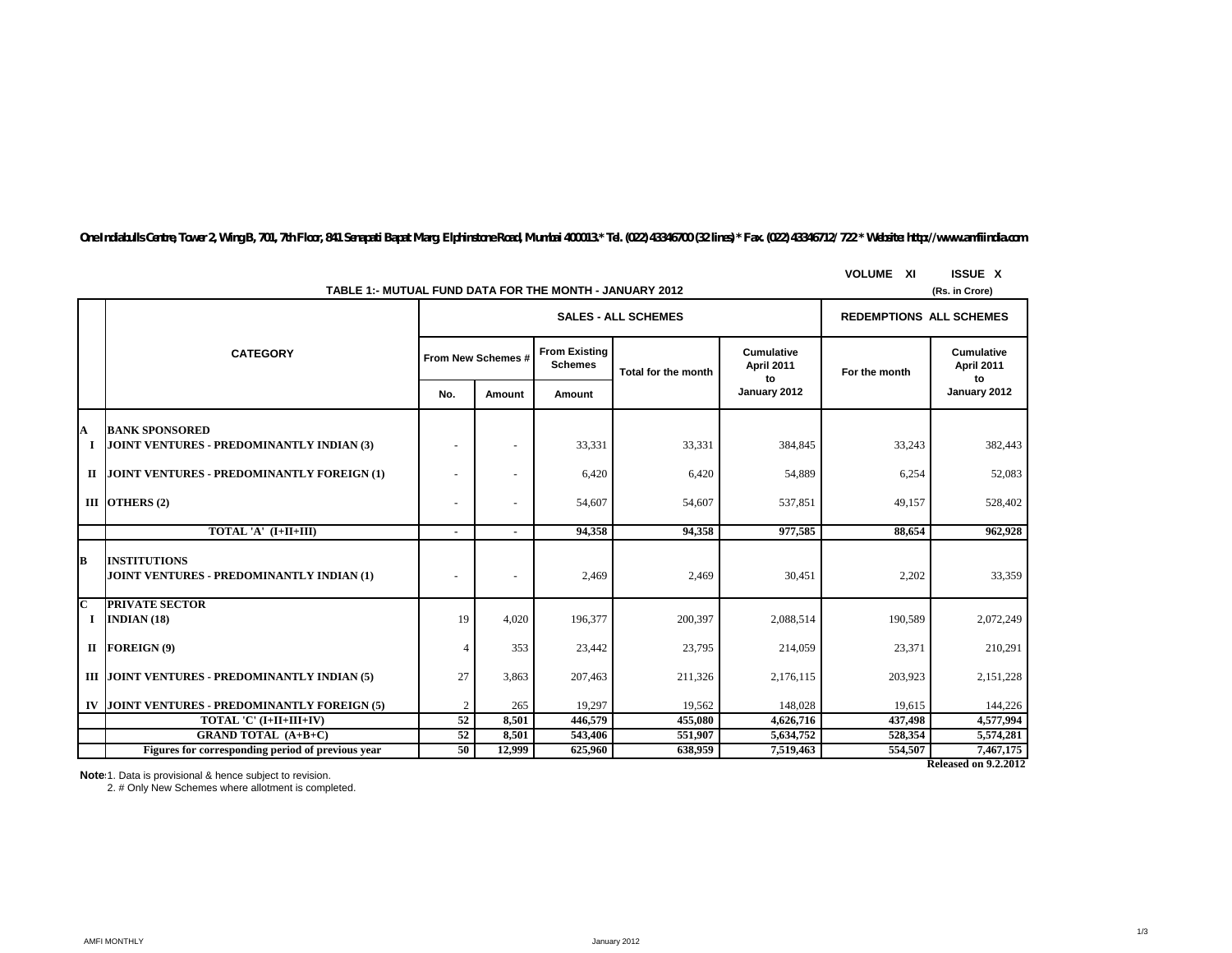# **TABLE 2:- SALES DURING THE MONTH OF JANUARY 2012 - TYPE AND CATEGORY WISE 2.1 \*NEW SCHEMES LAUNCHED (ALLOTMENT COMPLETED)**

(Rs. in Crore)

|                                | Open End             |        |                      | <b>Close End</b>         | <b>Interval Fund</b>     |        | <b>TOTAL</b>         |           |
|--------------------------------|----------------------|--------|----------------------|--------------------------|--------------------------|--------|----------------------|-----------|
|                                | <b>No.of Schemes</b> | Amount | <b>No.of Schemes</b> | Amount                   | <b>No.of Schemes</b>     | Amount | <b>No.of Schemes</b> | Amount    |
| <b>INCOME</b>                  |                      | 584    | 49                   | 7,844                    | $\sim$                   |        |                      | 8,428     |
| <b>EQUITY</b>                  |                      |        |                      | $\overline{\phantom{a}}$ |                          |        |                      |           |
| <b>BALANCED</b>                |                      |        |                      | $\overline{\phantom{a}}$ |                          |        |                      |           |
| <b>LIQUID/MONEY MARKET</b>     |                      |        |                      |                          |                          |        |                      |           |
| <b>IGILT</b>                   |                      | 73     |                      | $\overline{\phantom{a}}$ |                          |        |                      | <b>73</b> |
| <b>IELSS - EQUITY</b>          |                      |        |                      | $\overline{\phantom{a}}$ | $\overline{\phantom{a}}$ |        |                      |           |
| <b>GOLD ETF</b>                |                      |        |                      | $\overline{\phantom{a}}$ |                          |        |                      |           |
| <b>OTHER ETFS</b>              |                      |        |                      |                          |                          |        |                      |           |
| <b>FUND OF FUNDS INVESTING</b> |                      |        |                      |                          |                          |        |                      |           |
| <b>OVERSEAS</b>                |                      |        |                      | $\overline{\phantom{a}}$ | . .                      |        |                      | -         |
| <b>TOTAL</b>                   |                      | 657    | 49                   | 7.844                    |                          |        | 52                   | 8,501     |

## **\*NEW SCHEMES LAUNCHED :**

| <b>OPEN END INCOME:</b>    | Indiabulls Ultra Short Term Fund and Pramerica Dynamic Bond Fund.                                                                                                                                                                                                                                                                                                                                                                                                                                                                                                                                                                                                                                                                                                                                                                                                                                                                                                                                                                                                                                                                                                                                                                 |
|----------------------------|-----------------------------------------------------------------------------------------------------------------------------------------------------------------------------------------------------------------------------------------------------------------------------------------------------------------------------------------------------------------------------------------------------------------------------------------------------------------------------------------------------------------------------------------------------------------------------------------------------------------------------------------------------------------------------------------------------------------------------------------------------------------------------------------------------------------------------------------------------------------------------------------------------------------------------------------------------------------------------------------------------------------------------------------------------------------------------------------------------------------------------------------------------------------------------------------------------------------------------------|
| <b>OPEN END GILT:</b>      | Axis Constant Maturity 10 Year Fund                                                                                                                                                                                                                                                                                                                                                                                                                                                                                                                                                                                                                                                                                                                                                                                                                                                                                                                                                                                                                                                                                                                                                                                               |
| <b>ICLOSE END INCOME :</b> | Birla Sun Life FTP Series EB, Series EC, Series ED, Series EE and Series EF; DSP BlackRock FMP Series 27 - 12M, Series 29 - 3M and Series 30 - 3M, FTP Series<br>5 - 18M and Series 6 - 24M; DWS FMP Series 1, FTF Series 96 and Hybrid FTF Series 4; Fidelity FMP Series VI Plan D, Plan E and Plan F; HDFC FMP 92D January<br>2012 (1) Series XIX and January 2012 (2) Series XIX, 370D January 2012 (1) Series XIX, January 2012 (2) Series XIX and January 2012 (3) Series XIX, 463D January<br>2012 (1) Series XX; HSBC Fixed Term Series 82 and Series 83; ICICI Prudential Capital Protection Oriented Fund II -Series VI - 24 Months Plan, ICICI Prudential<br>Multiple Yield Fund - Series II - Plan C, ICICI Prudential FMP Series 60 - 27 Months Plan I, Series 61 - 1 Year Plan C, 18 Months Plan B and 27 Months Plan D; IDFC<br>IFMP EMS 10, QS 68, HYS 15, YS 60 and YS 61; IIFL FMP Series 1; Kotak FMP Series 70, Series 71 and Series 72, Kotak Hybrid FTP Series 1; L & T FMP - V<br>(December 366D) A; Reliance Fixed Horizon Fund XXI - Series 4, Series 5 and Series 17; Religare FMP Series XI Plan F (15 Months) and Series XII Plan A (370<br>Days); Tata FMP Series 38 Scheme G, Scheme H and Scheme I. |

## **2.2 EXISTING SCHEMES**

|                                 | Open End             |         | <b>Close End</b>     |                          |                      | <b>TOTAL</b><br><b>Interval Fund</b> |                      |                      |
|---------------------------------|----------------------|---------|----------------------|--------------------------|----------------------|--------------------------------------|----------------------|----------------------|
|                                 | <b>No.of Schemes</b> | Amount  | <b>No.of Schemes</b> | Amount                   | <b>No.of Schemes</b> | Amount                               | <b>No.of Schemes</b> | Amount               |
| <b>INCOME</b>                   | 222                  | 39,373  | 406                  | .129                     | 34                   | 387                                  | 662                  | 40,889               |
| <b>IEQUITY</b>                  | 301                  | 2,784   |                      | -                        |                      |                                      | 307                  | 2,784                |
| <b>BALANCED</b>                 | 29                   | 263     |                      | $\overline{\phantom{0}}$ |                      | -                                    | 30                   | 263                  |
| <b>LIQUID/MONEY MARKET</b>      | 55                   | 498,102 |                      |                          |                      |                                      | 55                   | 498,102              |
| <b>GILT</b>                     |                      | 784     |                      |                          |                      | -                                    | 41                   | 784                  |
| <b>IELSS - EQUITY</b>           | 36                   | 245     | 12                   |                          |                      |                                      | 48                   | 245                  |
| <b>GOLD ETF</b>                 | 12                   | 136     |                      | $\overline{\phantom{a}}$ |                      |                                      | 12                   | 136                  |
| <b>OTHER ETFS</b>               | 21                   | 159     |                      |                          |                      | -                                    | 21                   | 159                  |
| <b>IFUND OF FUNDS INVESTING</b> | 19                   | 44      |                      |                          |                      |                                      | 19 <sub>l</sub>      | 44                   |
| <b>OVERSEAS</b>                 |                      |         |                      | $\overline{\phantom{a}}$ |                      | -                                    |                      |                      |
| <b>TOTAL</b>                    | <b>736</b>           | 541,890 | 425                  | 1,129                    | 34                   | 387                                  | 1195                 | $\overline{543,}406$ |

Notes:The change in number of existing schemes is because of the maturity and reclassification of some of the existing schemes.

^ Amount mobilised by new plans launched under existing scheme.

|                                                   | Open End             |         | <b>Close End</b>     |        | <b>TOTAL</b><br><b>Interval Fund</b> |        |                      |         |
|---------------------------------------------------|----------------------|---------|----------------------|--------|--------------------------------------|--------|----------------------|---------|
|                                                   | <b>No.of Schemes</b> | Amount  | <b>No.of Schemes</b> | Amount | <b>No.of Schemes</b>                 | Amount | <b>No.of Schemes</b> | Amount  |
| <b>INCOME</b>                                     | 224                  | 39,957  | 455                  | 8,973  | 34                                   | 387    | 713                  | 49.317  |
| <b>EQUITY</b>                                     | 301                  | 2,784   |                      | ۰      |                                      | -      | 307                  | 2,784   |
| <b>BALANCED</b>                                   | 29                   | 263     |                      |        |                                      |        | 30                   | 263     |
| <b>LIQUID/MONEY MARKET</b>                        | 55                   | 498,102 |                      | -      |                                      |        | 55                   | 498,102 |
| <b>GILT</b>                                       | 42                   | 857     |                      |        |                                      |        | 42                   | 857     |
| <b>IELSS - EQUITY</b>                             | 36                   | 245     | $12 \overline{ }$    | ۰      |                                      |        | 48                   | 245     |
| <b>GOLD ETF</b>                                   | 12                   | 136     |                      |        |                                      |        | 12                   | 136     |
| <b>OTHER ETFS</b>                                 | 21                   | 159     |                      |        |                                      |        | 21                   | 159     |
| <b>FUND OF FUNDS INVESTING</b><br><b>OVERSEAS</b> | 19                   | 44      | -                    | ۰      |                                      | -      | 19                   | 44      |
| <b>TOTAL</b>                                      | 739                  | 542,547 | 474                  | 8,973  | 34                                   | 387    | ,247                 | 551,907 |

#### **2.3 TOTAL OF ALL SCHEMES**